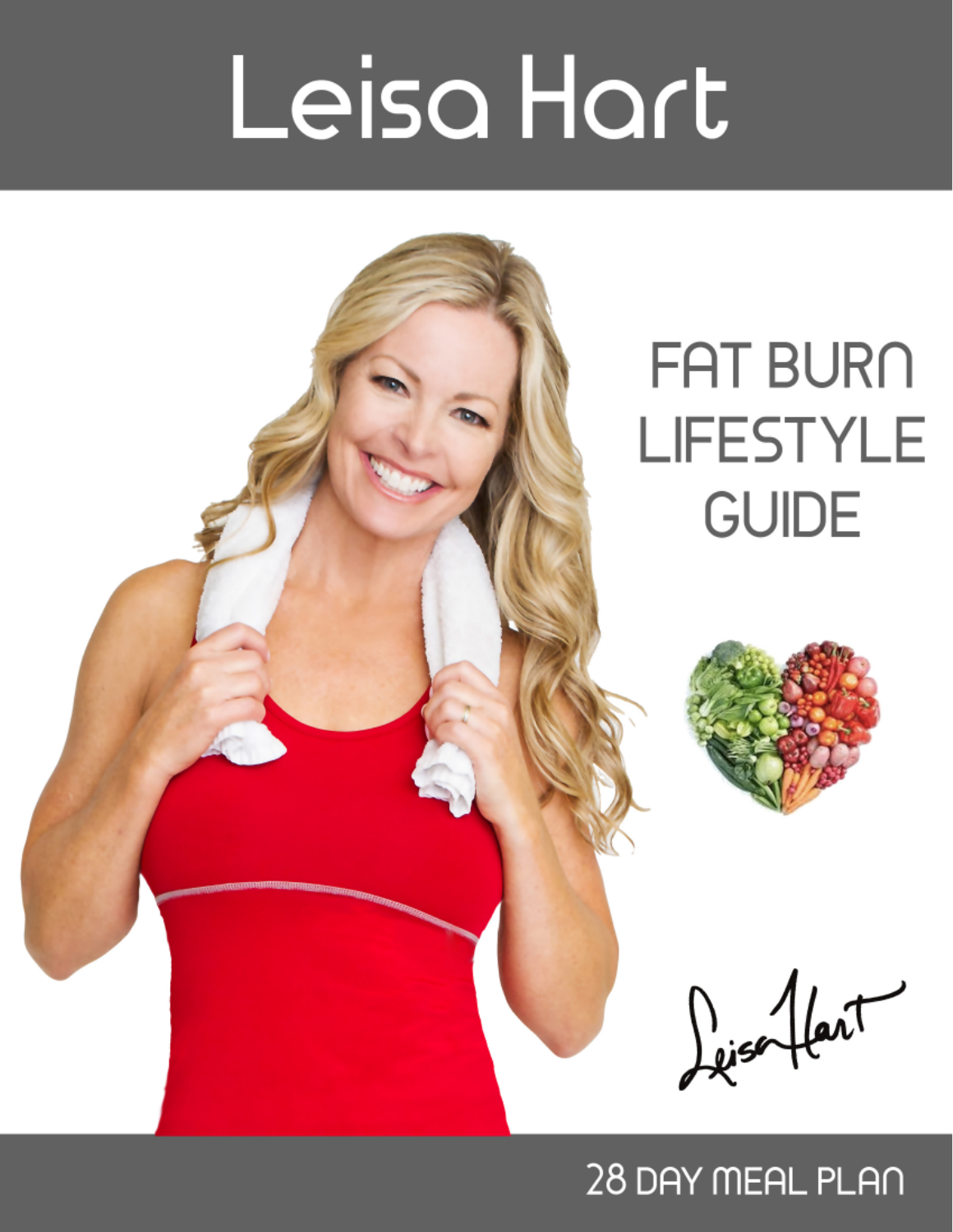# **Welcome**

Life is an adventure that is best enjoyed when you feel great about yourself and live, not just endure. In my opinion, most people are very good about surviving and very few are good at living. Why is that? Why wouldn't we want to be the best we can be, every day, not just of body, but of spirit as well?

That's our goal starting from this point on, my friend. This diet is not just about weight loss. It's about change, the positive kind that will impact every facet of your life. Your health, your body, your outlook, your spirit.

Most people disconnect when thinking about the impact food has on their body. Your body is a precious gift that should be fed and taken care of, not loaded up with high-fat, sugary processed foods. Start thinking of food as the fuel that takes care of your most precious possession and you'll start looking at life in a whole new way.

# **The Holy Grail of Diets**

The perfect diet is achieved by eating the proper blend of calories, protein, carbohydrates, fat and fiber. Remember, weight loss is not something that happens from one day to the next. A loss of one to two pounds per week is optimal, as it will allow you to maintain lean muscle as you shed unwanted body fat. Common "extreme"diets deprive the body of calories that can lead to improper weight loss. Very low-calorie diets trick your body into thinking that a time of famine has come. Your body reacts by slowing down its metabolism, the exact opposite of what you're trying to accomplish. These diets can also result in the loss of muscle mass or lean body tissue. Muscle is a very active tissue and burns lots of calories. The loss of muscle contributes to the decline of your resting metabolic rate.

Stimulants (whether "natural" or pharmaceutical) only mask your hunger by sending the rest of your system into overload, thereby not only depriving your body of the fuel it needs but also damaging the rest of your system by introducing a negative chemical reaction.

So, you start a diet, you suffer through it, thrilled at the weight loss, only to eventually resume your normal routine and ta da - it all comes back - every pound, often with a few more for good measure. Every time you put your system into "starvation " mode, your metabolism remembers and burns a little slower in anticipation of the next hunger strike.

Essentially, what you have to remember is that weight gain is the imbalance of what you take in as fuel (food) and what you expend in energy (physical activity). Easy enough in theory, but in reality, it can be a little tough when working a desk job and eating fast food all day.

That's what needs to change - the bad eating habits and habitual lack of activity.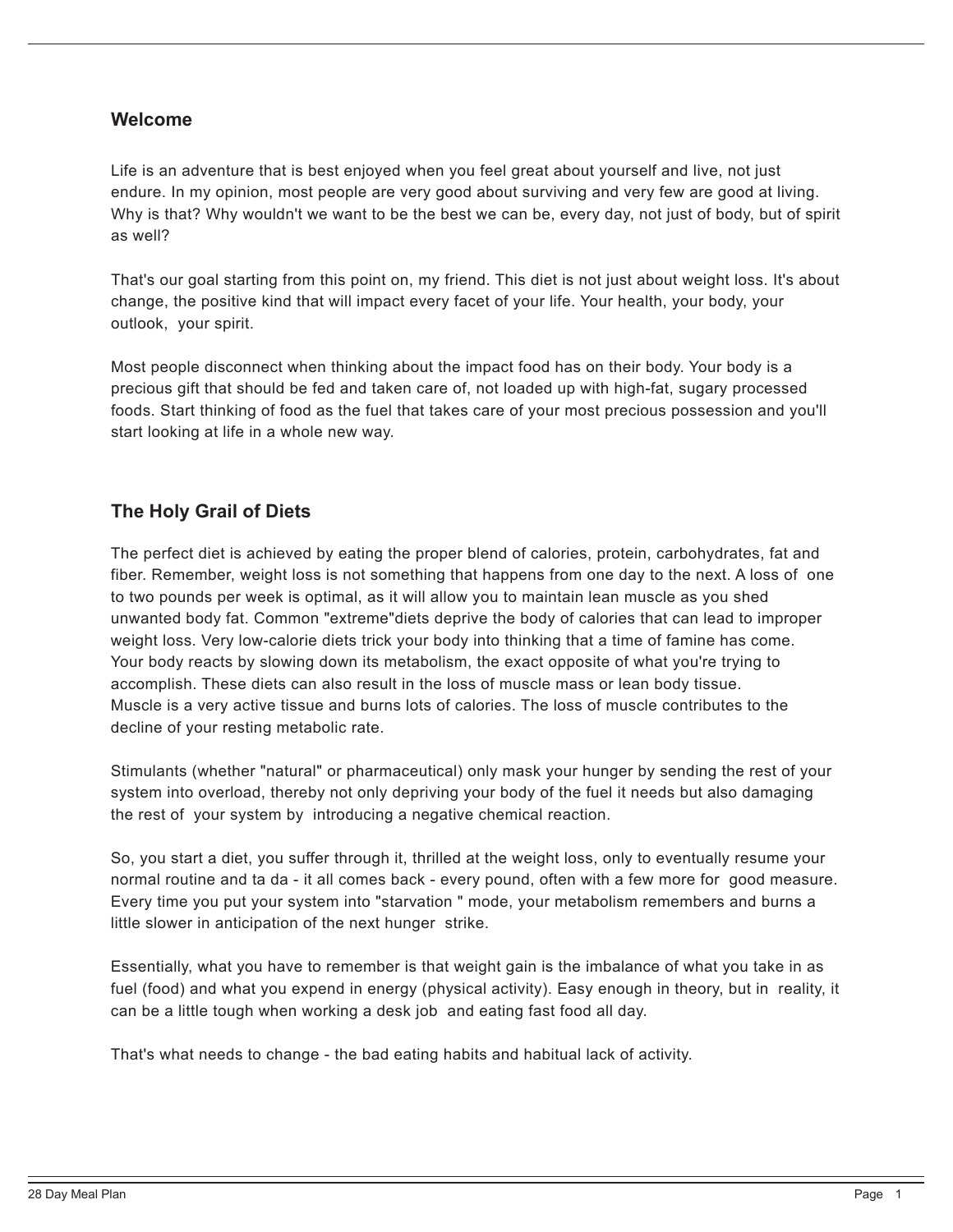# **Survival Tips**

Next time you reach for a "no-no" food, ask yourself - am I really hungry? Many people eat for reasons that have nothing to do with physical hunger. Depression, anxiety, elation, even boredom can trigger a raid on the refrigerator. Remember that the next time you're ready to sabotage all your hard efforts on that piece of chocolate cake. Is that what you're really hungering for?

It's hard to kick some, or the conditional responses we have formed to food. It can often be your only comfort in bad times. You, however, are not on that track anymore . You have learned that healthy eating and consistent exercise are the true paths to happiness, not the binges that only leave you more depressed and lethargic. Here are some ways to help ease the beast that lurks within us all:

#### **1. Make Every Bite Count**

How fast you eat can be as important as what you eat when it comes to reducing the amount of high-fat food in your diet. Studies show that the human brain requires 20 minutes to register satiety, no matter what or how much you eat that means the slower you eat, the less food you require to feel full. Fill up first on foods that require lime to sip or chew and you'll not only be pleasantly full but also less likely to over indulge on subsequent, more-fattening courses.

#### **2. Weight the Damage**

Whether that chicken breast weighs three ounces or four is something that only your food scale knows for sure . Invest in a scale and you could help prevent unmeasured portions from turning into unwanted pounds. Use it for a month or two until you get into the smaller-portion habit.

#### **3. A Taste'll Do Ya**

One famous cookie baker doesn't let her vocation take a toll on her health. Instead of letting the chips weigh her down (not to mention the butter), she takes a nibble or two and that's it . Try a bite or two; it will keep the cookie monster (or whatever high-fat demon you're fighting) at bay.

#### **4. Avoid Midnight Snack Attacks**

Studies show that late-hour calories tend to hang around longer than those you consume earner in the day because you don't have a chance to work them off through exercise. If you're a night owl, unless you sleepwalk or work the night shift, don't eat too much after about 8:00 pm.

#### **5. Don't Skip Breakfast**

Too busy to grab a bite for breakfast? This is the age of the commuter mug, remember? Grab a bagel and some peanut butter or make a yogurt & fresh fruit smoothies to go. You know the alternatives.

#### **6. Think Before You Bite**

How quickly we forget about the chips and dip we wolf down in front of the tube or the battered popcorn we crunch at the movies. Unfortunately, your body never forgets. If fact, you might as well sit in fat because that's where it sticks. Bring popcorn rice cakes to the movies like I do.

#### **7. Brush Your Teeth or Gargle**

If the urge to snack attacks, before you reach the kitchen, brush your teeth or gargle. It'll temporarily postpone the craving and who wants to ruin a fresh, clean mouth with mom food?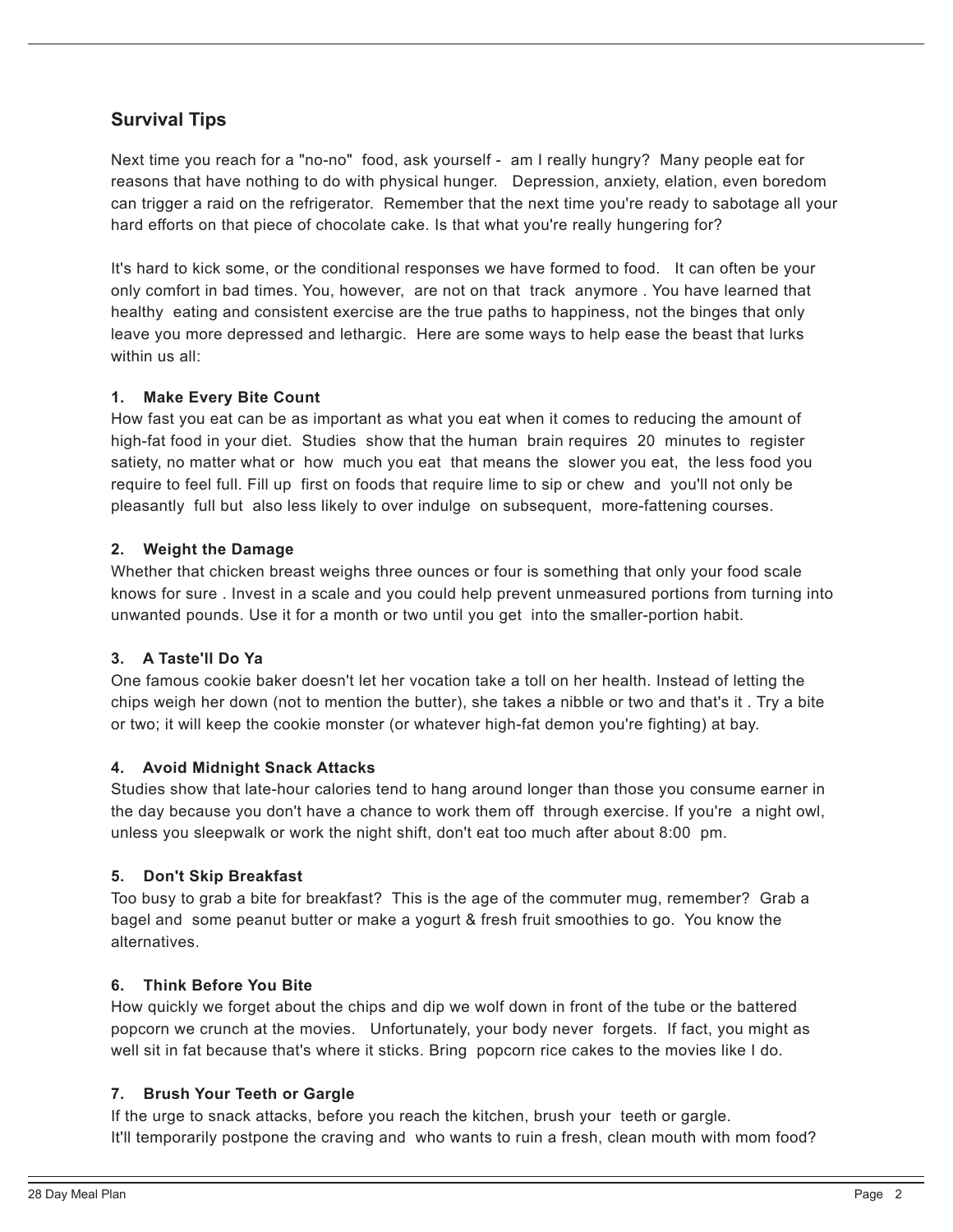#### **8. Sabotage Cravings**

You're absolutely dying for a piece of cake. If you don't have one right now, you' ll... die? I don't think so. Try taking a brisk jog; aerobic exercise has a way of dulling your appetite (especially if you don't really have one, to begin with).

# **9. Don't Skip Meals**

Eat something every three hours: a handful of nuts, some natural peanut butter, yogurt, anything healthy to keep the edge off.

#### **10. Never Shop or Party Hungry**

You're likely to load the cart with junk food and snack on it all the way to the checkout counter or chow down on hors d 'oeuvres way before dinner. Always have a snack before heading out to shop or to an event - nothing will betray you faster than an empty stomach in a place full of temptations.

# **Dining Out Without Doing Yourself In**

They're tricky, those menus. Read between the lines and you'll find that many otherwise low-fat foods are pushed overboard into the high-calorie danger zone by the way they're prepared.

A virgin baked potato is a low-fat feast at 150 calories and zero fat. Unfortunately, it's often served swimming in butter and sour cream (as if just one wasn't bad enough). Watch out for stuffed vegetables, too - if they're stuffed with filling, you're back to square one.

What could be more low-fat and healthful than fish? Seems like a conspiracy. By the time the grinning waiter gets it to your table, it's so heavily breaded and deep-fried that the fish seems like an afterthought - you might as well be eating French fries.

In fact, a typical restaurant meal consisting of deep-fried mushrooms, a ten-ounce steak, large baked potato with sour cream, plus buttered peas and cheesecake contains about 2,000 calories more than many women's daily caloric intake and more than enough fat for an entire week!

Substitute a salad for the fried mushrooms, broiled, skinless chicken breast for steak, steamed vegetables for buttered corn, and a slice of angel food cake for the cheesecake, and you've cut the damage by more than 1,200 calories - or the number of calories in breakfast and lunch - and nearly eliminated the larger evil: fat.

# **Low Fat Buzzwords**

When you open a menu, look for the low-fat buzzwords that signal that food has been prepared without added fat. These include such words as broiled, steamed, poached, garden-fresh, cooked in its own juice, tomato sauce, roasted, marinated in juice or wine, charbroiled, boiled, barbecued,stir-fried, or mesquite-grilled.

If it's fried, crispy, buttery, creamed, in its own gravy, cream sauce, au gratin, in cheese sauce or stuffed with cheese, marinated in oil or butter, served "scampi" style, breaded, stuffed, or served with meat or cheese sauce, sautéed, or Alfredo sauce, you can bet it's swimming in fat. Steer clear or at least tread lightly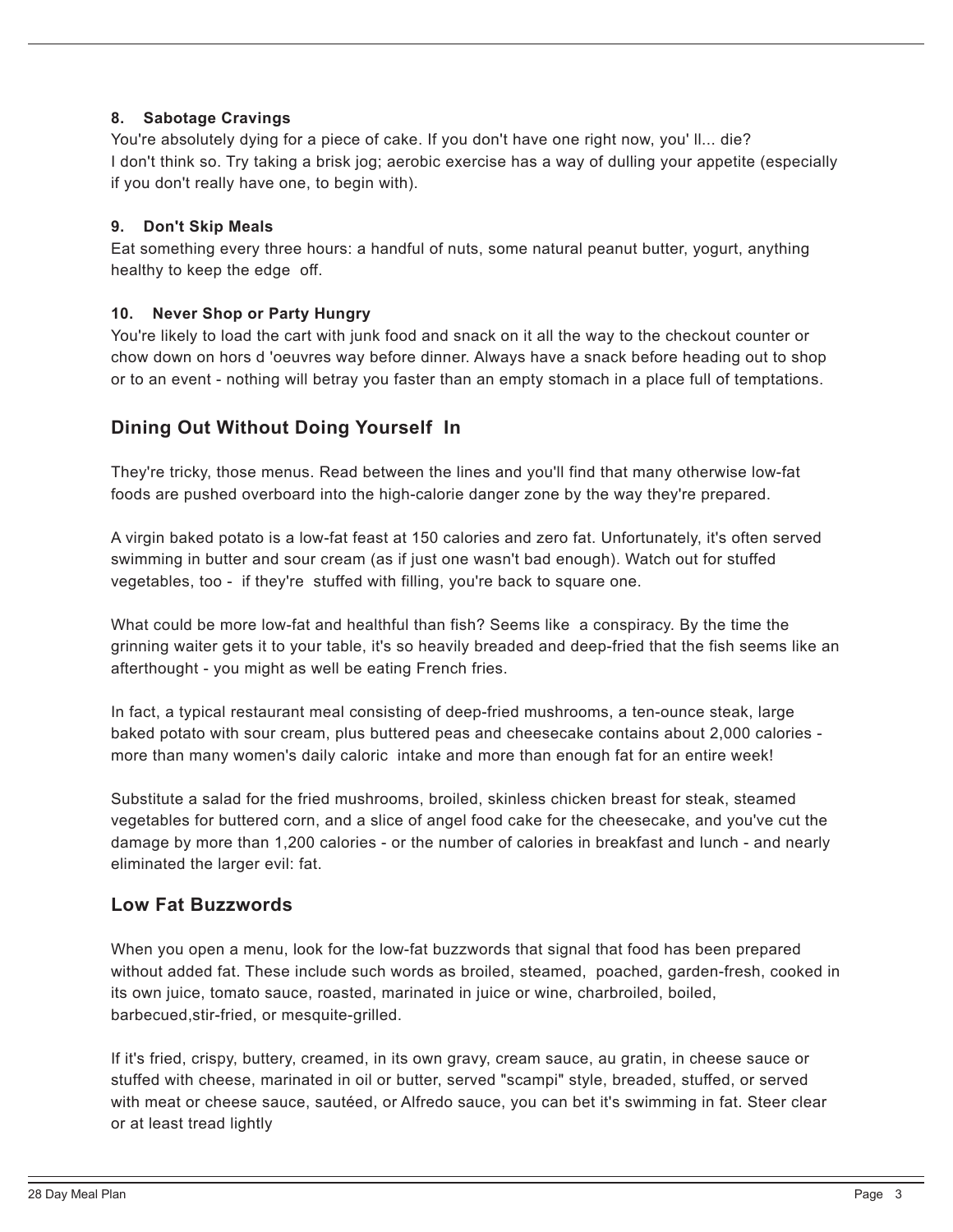# **The Customer is Always Right**

Don't be shy! Ask the chef to prepare the food your way. As a paying customer, it's your right, and most chefs will be delighted to do it for you. You might want to call in advance. Just to make sure that the chef has the lime to accommodate your order.

# **Order the Low-Fat Way**

Of course, there are times it's impossible to order the low-fat way. Some diners deserve to be called "greasy spoons" because the cook prepares food only one way his way. But fast food eateries aren't the only high fat culprits. Many a hoity-toity Chef a la Grease charge big bucks for a plateful of fat. Both ends of the dining spectrum call for creative ordering and close scrutiny of the menu at hand.

Even greasy-spoon joints usually have some low-fat items amid the fried, breaded, and creamed offerings. If not, cut corners where possible. When dining out, forget what mother said about cleaning your plate. Most restaurants serve enough food for you and mom. Avoid the bread basket! If you have some allotted carb space left for this meal, ask the waiter to bring the bread with the meal. Otherwise, you may be tempted to eat a loaf or two before the meal comes.

# **Let's Get Started**

Ok, so now that I've overloaded you with tons of great tips and daily diet guidelines, let's take a moment to recap.

#### **Variety**

Remember, variety is the spice of life. Eat a variety of nutritious foods that you enjoy. Eating a variety of different foods ensures that you get all of the nutrients your body needs without boring your taste buds.

#### **Snack**

Knowing when you need to give your body a break by eating a healthy snack in between meals is the key to maintaining this diet. Remember to keep healthy snacks close to the areas where you are most venerable. Keeping healthy snacks handy helps avoid those unexpected urges to visit the vending machine.

#### **Plan**

Don't let your meals come up as a surprise! Plan ahead! If you know you are going to work late on a certain day, pack dinner along with your lunch. Proper planning will help keep you from putting yourself in a situation that compromises your healthy new diet.

#### **Don' t Skip Meals**

Following this simple rule alone can help avoid overeating or worse yet, eating processed foods high in calories. The simple fact is that when we skip a meal we put ourselves in situations that can lead to eating the first thing that crosses our paths, which is usually not nutritious.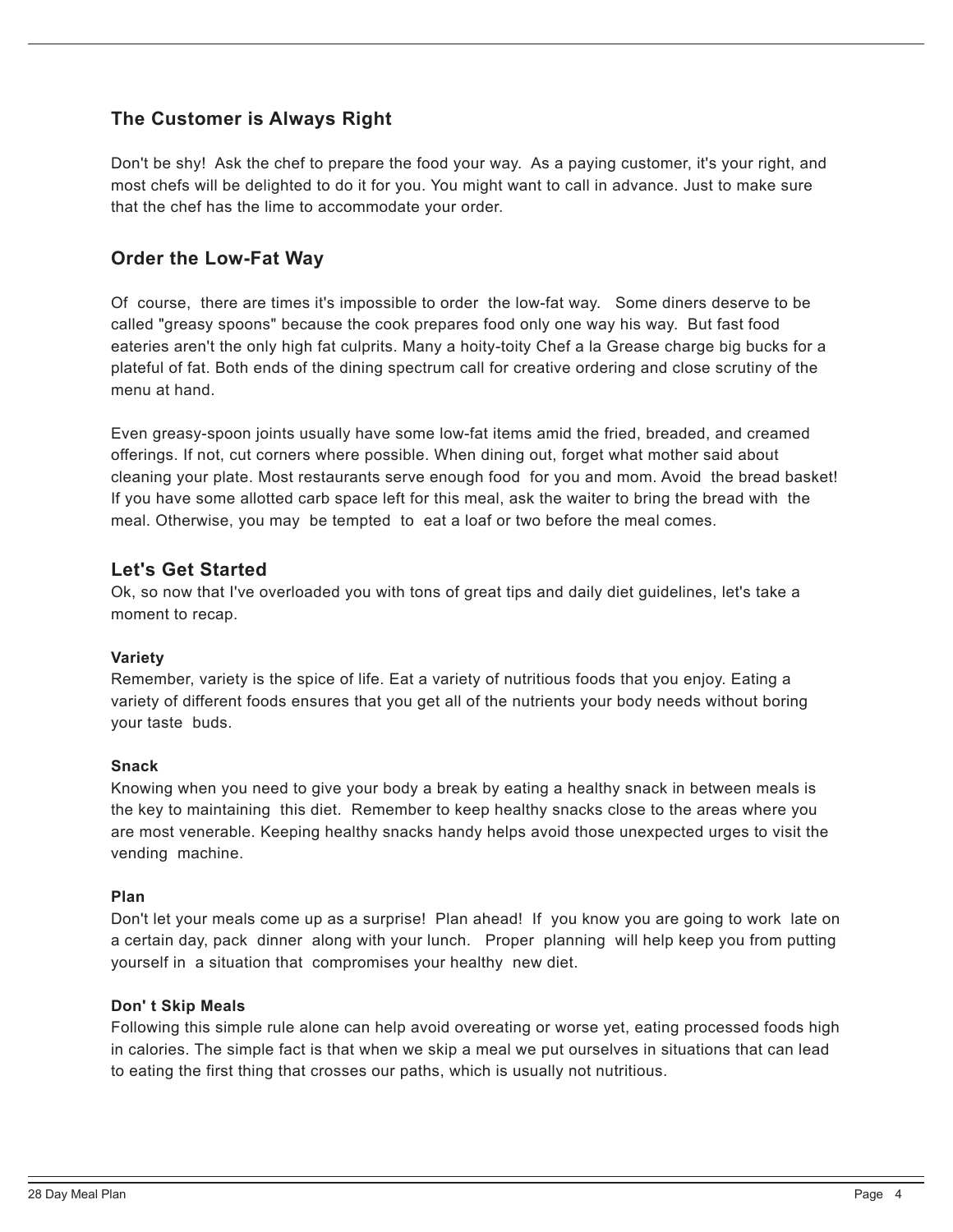Now that we've covered all of the rules, let's get to the yummy part! Be sure to consult your physician for approval prior to beginning this meal plan. There are two grocery lists included helping you stock up on all of the essential foods you need to get started.

**FoIIow this diet plan for fourteen days and then repeat.** After you've completed the 28-day diet plan, don't stop there! Look for healthy lifestyle recipe books at the local library or bookstore to help you continue down the healthy new lifestyle you've selected.

And remember, food is the fuel that powers your most precious possession, your body.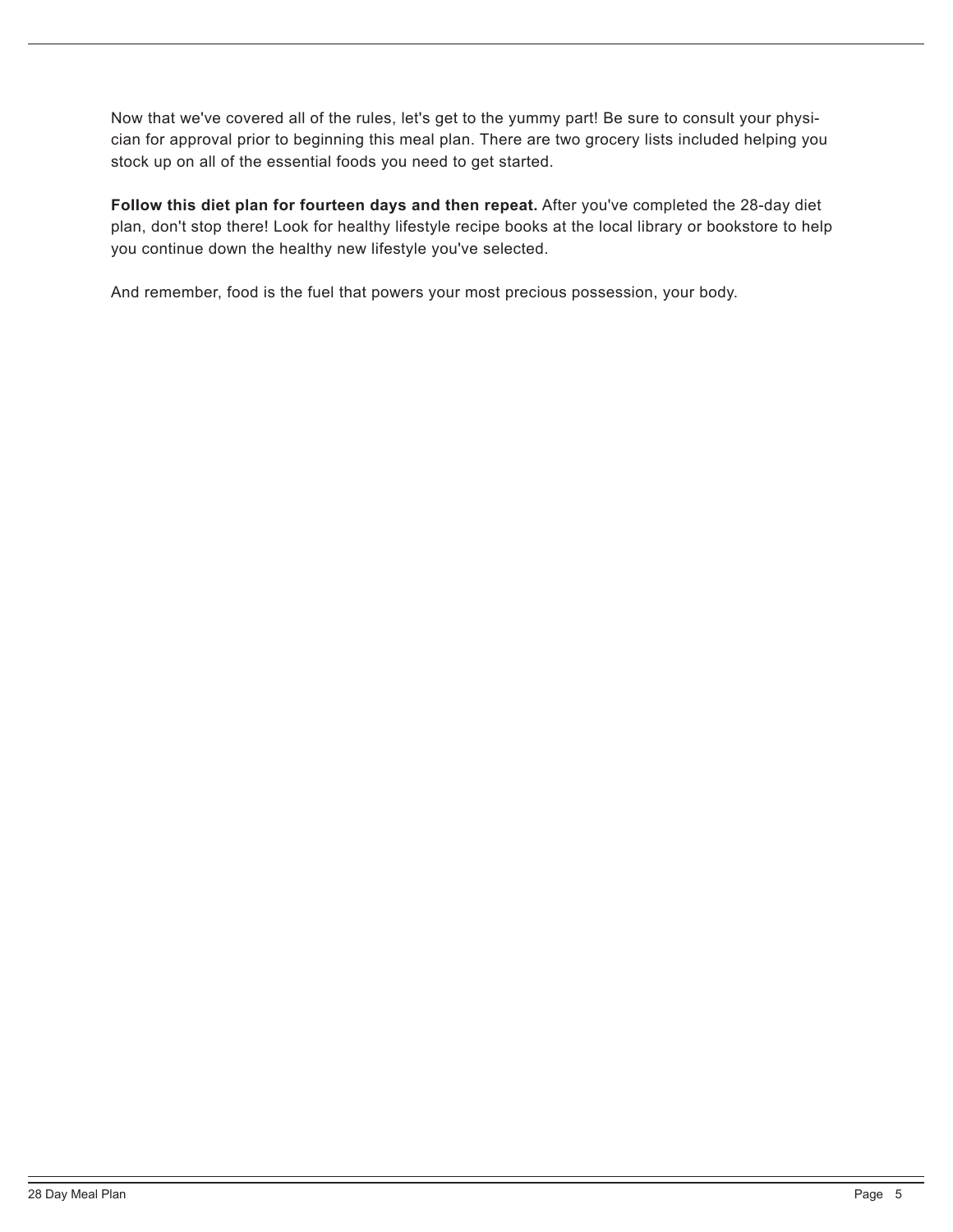# **RECIPE**

# **Speedy Black Bean Burritos**

8 oz. chicken breast meat (uncooked)

15-oz.can black beans, drained

1/2 cup salsa

3Tbsp. uncooked bulgur wheat Leaf lettuce

1 tomato

#### 4 flour tortillas

Slice chicken thinly and sautée in a lightly oiled pan until thoroughly cooked. Remove from pan and set aside. Combine b lack beans,salsa and bulgur in a saucepan; simmer gently five minutes, stirring occasionally. Add chicken and heat 1-2 minutes. Remove from heat, cover and let stand five minutes. Meanwhile, shred 1 cup lettuce and dice tomatoes. Heat a tortilla in a ungreased skillet until warm and soft, then spread a line of the bean mixture down center of tortilla. Top with lettuce, tomato and additional salsa, if desired. Roll tortilla around flling,then repeat with remaining tortillas. Makes 4 burritos.

#### **Per Burrito :**

*236 calories, 75 g protein, 27 g carbohydrate,8 g fat, 6 g fber.*

# **Low-fat Carrot Muffins**

2 cups whole-wheat flour 2/3 cup ready-to-eat bran fakes 2 tsp.baking powder 1 tsp. ground cinnamon 1/2 tsp. grated nutmeg 1 1/2 cups skim milk 1 1/2cups shredded carrots 1/2 cup raisins 1/2 cup egg substitute 1/2 cup honey 2 Tbsp. canola oil 2 Tbsp. molasses Preheat oven to 375 degrees F. In a large bowl, combine flour, bran flakes, baking powder, cinnamon and nutmeg. In a separate bowl, combine milk, carrots,raisins,egg substitute, honey,oil and molasses. Stir liquid ingredients into dry ingredients until just

blended. Becareful not to overmix. Spray muffin tins with non stick spray or use paper muffin cups. Fill cups about three-quarters full. Bake for 20-25 minutes or until a toothpick inserted into the center of the muffins comes out clean. Makes 12-14 muffins.

#### **Per Muffin:**

*130 calories, 5 g protein, 26 g carbohydrate,5 g fat, 5 g fber.*

# **Made-from-scratch Applesauce**

3 lbs. appleslike Galas or McIntosh

- 1 cinnamon stick or 1 tsp. ground cinnamon
- 2-inch vanilla bean, halved lengthwise

2 strips lemon zest

- 1 1/2 Tbsp. fresh lemon juice, or to taste
- 1/2 cup sugar, or to taste
- 2 Tbsp. dry white wine
- 2 1/2 cups water, or as needed

Wash apples and cut in half; remove stems and cores,but leave skins intact. Place in a large pot. Add cinnamon, vanilla, lemon zest, juice, sugar,wine and water. Bring to a boil.

Reduce heat and simmer, covered, until apples are soft. Remove from heat and let cool slightly. Remove and discard cinnamon stick and vanilla bean. Puree apples and pan juices in a blender for a smoother sauce, or process for a chunky texture. Makes eight servings.

#### **Per Serving :**

*144 calories, 0.5 g protein 37 g carbohydrate, 0.4 g fat, 6 g fber.*

# **Tarragon Turkey Dijon**

- 2 Tbsp low fat cottage cheese
- 1 tsp. Dijon mustard
- 1/2 tsp. tarragon
- 1 large Romaine lettuce leaf
- 2 slices thin multigrain bread
- 2 oz. thinly sliced cooked turkey
- Dash of salt
- Dash of pepper
- 4 thin strips red bell pepper

In a small bowl, blend cottage cheese, mustard and tarragon. Place lettuce leaf on slice or bread and spread cottage cheese mixture over lettuce. Place turkey on top; season lightly with salt and pepper. Top with bell pepper strips and remaining slice of bread. Make one serving.

#### **Per Serving :**

*244 calories, 17 g protein, 27 g carbohydrate, 5 g fat, 4 g fber.*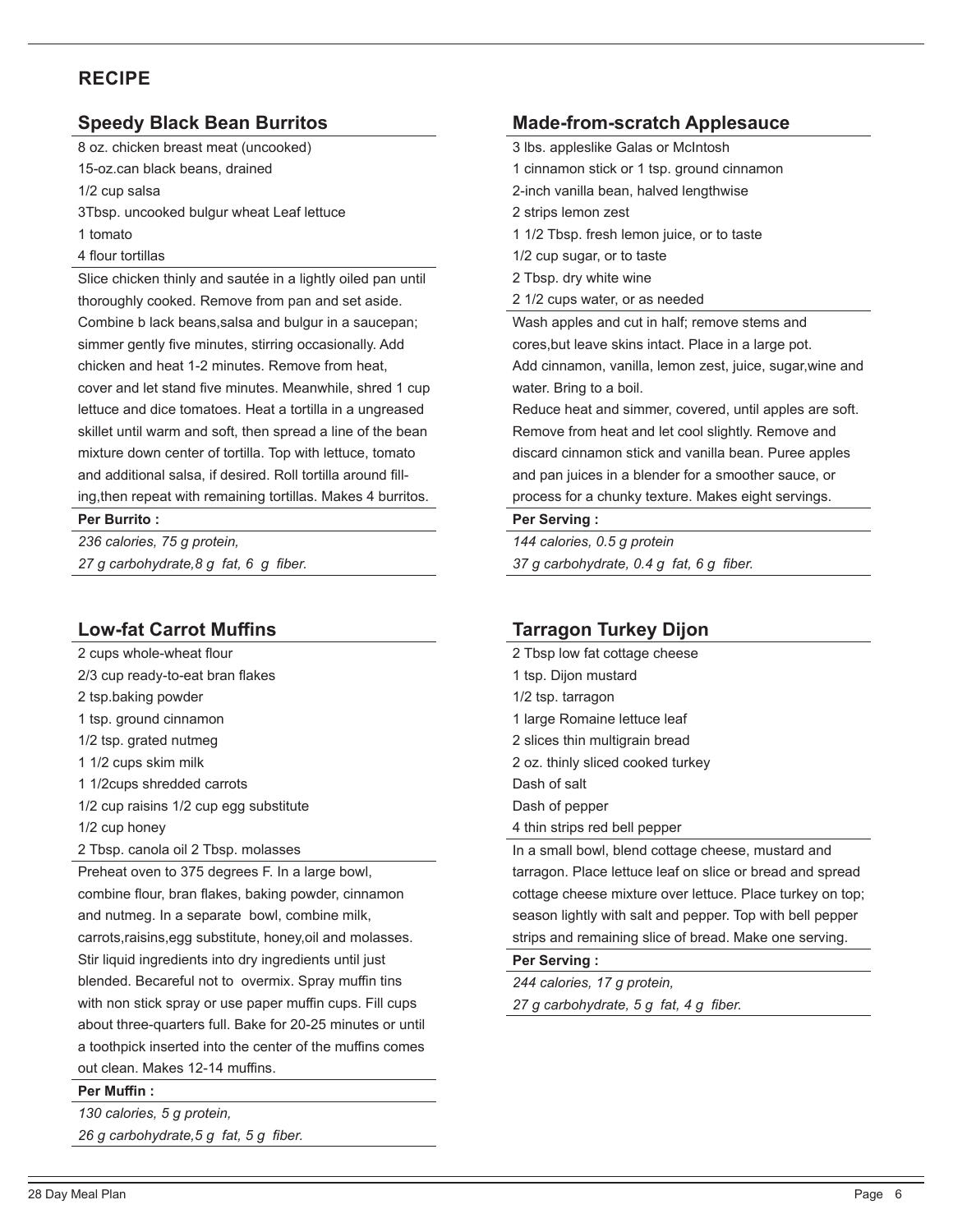# **Grocery List - WEEK 1**

#### **Meat/poultry**

Chicken breast, 1 (for 3 oz. portion cooked) Ground turkey breast patty, 3 oz. Cooked turkey breast 2-5 oz. Lean meat or poultry for chef salad, 3 oz.

#### **Fish/seafood**

Scallops, 3 oz. Swordfish, 3 oz. Tuna, canned in water, 2 oz.

#### **Milk/eggs/cheeses**

1/2 gallon plus 1 quart 1% milk Low-fat yogurt, six 8 oz. cups, including lemon peach Low-fat onion-flavored crackers, small box and raspberry Low-fat cheese, 3 oz. Low-fat pineapple cottage cheese, 8 oz. Low-fat cottage cheese, small container **Cereals**

#### **Produce**

Asparagus, 1 cup Bananas, 2 medium, 1 small Apples, 1 medium plus those for applesauce (see below right) Orange, 1 medium Fruit cup, 1/2 cup Cantaloupe, 1/2 small Peach, 1 large Strawberries, 1 cup Grapefruit juice, 8 oz. Prunes or other dried fruit, 3 medium Broccoli florets, 1 cup Bagged tossed salad, 3 bags (enough for 10 1/2 cups) Romaine lettuce Red bell pepper, 1 small Baby carrots, 1/2 cup Celery, 2 stalks Potato, 1 small Stir-fry vegetables, 1/2 cup

#### **Staples**

Reduce-fat peanut butter, small jar Fruit preserves, small jar Cooking oil spray Vegetable oil (need only a tiny amount)

#### **Convenience foods (or take -out or homemade)**

Vegetable egg roll, 1 small Vegetable lo mien, 1 cup Pizza, thin crust, light cheese, 2 small slices Light vegetable quiche, 1 slice Baked French fries, light, frozen, 3 oz.

#### **Salad dressings**

Depending on what you already have at home, you may substitute similar light dressings. You're not expected to buy all those listed in the meal plan . Low-calorie Italian Balsamic vinaigrette Low-fat creamy Italian Other reduced-or low-fat dressings

#### **Grains/grain products**

Rice pilaf mix, 1 package Couscous, small box Low-fat, low-salt crackers, small box

Oatmeal, small box Variety of different High-fiber cereals (suggested: 4 different types)

#### **Breads**

Whole-wheat bread Rye bread Multi-grain bread Whole-wheat dinner roll 1 Whole-wheat pita, 1 small High-fiber English muffin

#### **Snacks/desserts**

Light microwave popcorn Granola bar Animal crackers

# **Condiments/ spices**

Fat-free mayonnaise Dijon mustard

#### **SHOPPING LIST FOR : Made-from-scratch applesauce (8 servings)**

3 lbs. apples (like Galas or McIntosh) Cinnamon (stick or ground) Vanilla bean Lemon **Sugar** Dry white wine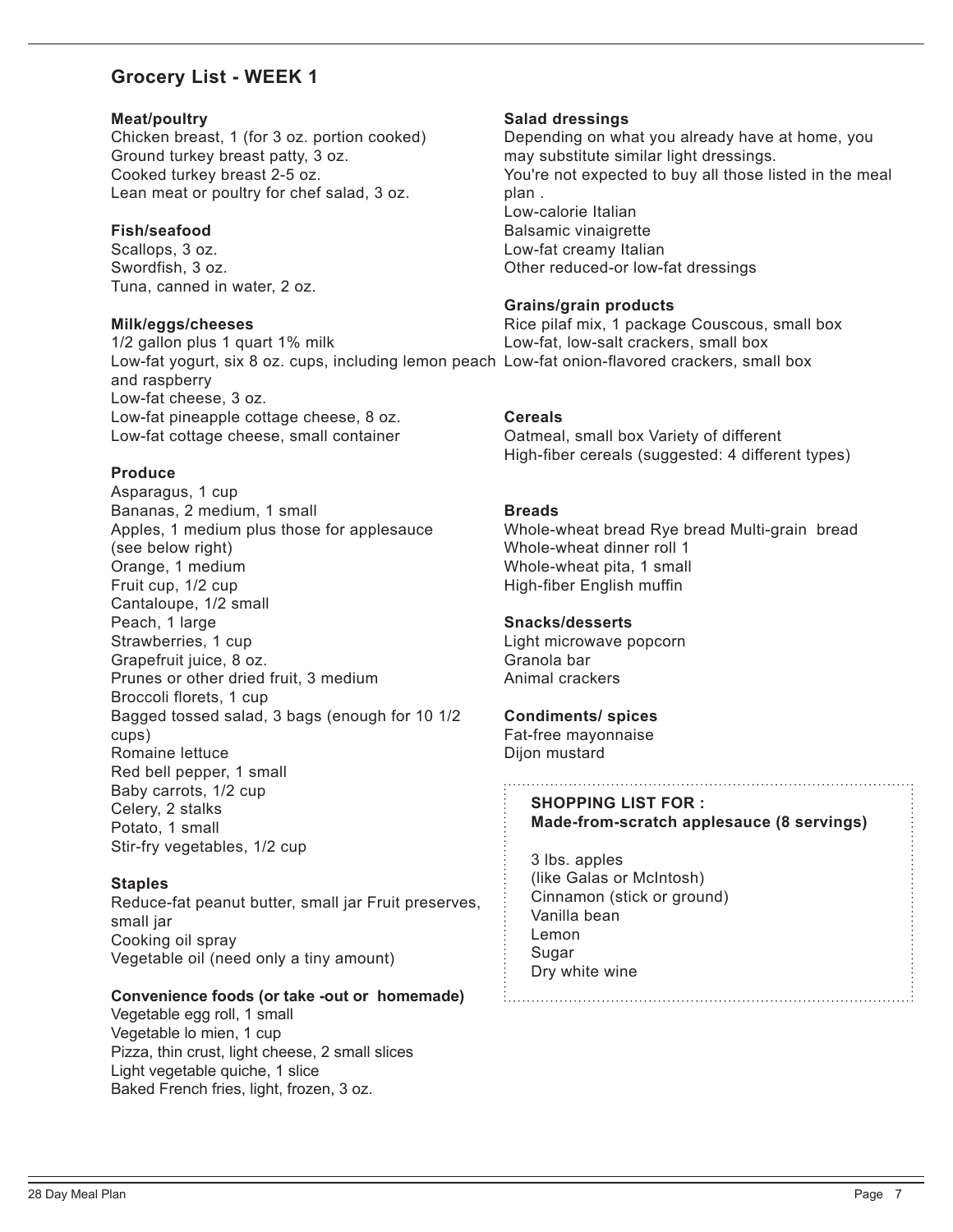# **Grocery List - WEEK 2**

#### **Meat/poultry**

Chicken breast, 1 (for 3 oz. portion cooked) 90% lean ground beef patty, 3 oz. Cooked turkey breast slices, 2 oz. Cooked chicken, 2 oz. Pork loin chop, 3 oz.

#### **Fish/seafood**

Shrimp, 4 oz. Swordfish, 3 oz. Tuna, canned in water, 2 oz.

**Deli Section** Hummus, small, container

#### **Milk/eggs/cheeses**

1 gallon 1% milk Low-fat yogurt, 6 8-oz. cups, including lemon cherry and blueberry 1 large egg Low-fat American cheese Small package Low-fat cottage cheese, Small container Feta cheese

#### **Produce**

Bananas 1 large, 1 medium Orange, 1 medium Blueberries, 1 cup (fresh or frozen) Peach, 1 medium Strawberries, 1cup Orange juice, fresh, 8 oz. Dried apricots, 8 medium Broccoli florets, 1 cup Bagged tossed salad, 3 bags (enough for 10 1/2 cups) Greek salad, 1 1/2 cups Baby carrots, 2 cups Eggplant, 1 small Summer squash, 1 small Seedless raisins,6 Tbsp Raspberries, 1/2 cup Pear, 1 medium Diced pineapple, 1 cup Potato, 1 medium Peas, 1 cup

#### **Staples/canned goods**

Reduce-fat peanut butter, small jar (or use remaining from Week 1) Vegetarian lentil soup, 8 oz. can Beans, black or pinto, small can Tomato sauce with green peppers, onions and mushrooms, 16-oz. can Whole-wheat pancake mix, small package Light syrup

#### **Convenience foods**

Baked French fries, light, frozen, 3 oz. Vegetarian lasagna with low-fat cheese, small package

#### **Salad dressings**

Low-calorie Italian Low-fat creamy Italian Low-fat French Dijon vinaigrette

#### **Grains/grain products**

Long-grain brown rice, small package Linguini, small package

#### **Cereals**

Oatmeal, small box (or use remaining from Week 1) Variety of different high-fiber cereals (suggested: 4 different types)

#### **Breads**

Whole-wheat bread Hamburger bun 1/2 Pumpernickel Whole-wheat dinner roll, 1 Whole-wheat pita, 6-inch, 1 High-fiber English muffin, 1/2 High-fiber raisin English muffin, 1/2 Flour tortillas, 9-inch, 2

#### **Snacks/desserts**

Light microwave popcorn Granola bar Dutch pretzels, small package Chocolate pudding mix, light Baked tortilla chips Low-fat oatmeal cookie, 1 medium Cinnamon graham crackers Light ice cream, small package

#### **Condiments/spices**

Fat-free mayonnaise Mustard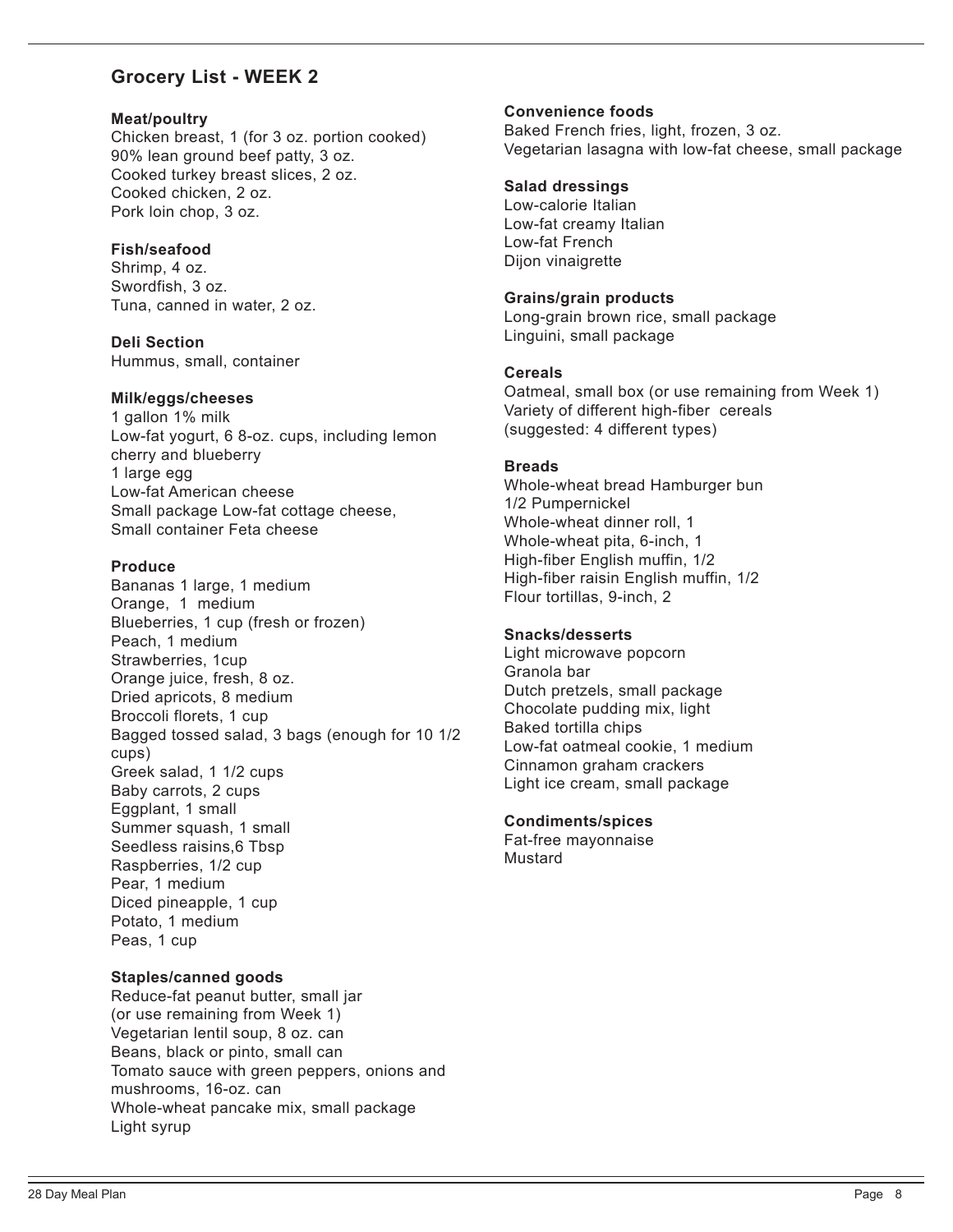# **THE GUIDELINES**

Numbers are based on a moderately active women who weighs about 140 pounds. She weight trains 2-3 times a week and does cardio three times a week Strive for these daily totals:

|                 | <b>Recommendation</b>                                                                      | <b>Basis</b>                                                                                  |  |
|-----------------|--------------------------------------------------------------------------------------------|-----------------------------------------------------------------------------------------------|--|
| <b>Calories</b> | Approx. 1,600 calories                                                                     | Suggestion for weight loss of 1-2 pounds<br>per week (range of<br>1,500-1,700 calories daily) |  |
| <b>Carbs</b>    | 200-260 grams                                                                              | Based on 50%-65% of calories                                                                  |  |
| <b>Protein</b>  | Based on 0.55-0.68 gram per pound (1.2-<br>75-95 grams<br>1.5 grams per kg) of body weight |                                                                                               |  |
| Fat             | 35-55 grams                                                                                | $20\% - 30\%$ of calories                                                                     |  |
| <b>Fiber</b>    | 25-35 grams                                                                                | General recommendations for health                                                            |  |

*Be sure to consult your physician for approval prior to being this meal plan. Daily Calorie totals from this plan range from approximately 1,400 to 1,650 calories, therefore; weight loss will vary.*

*One to two pound weight loss per week is optimal.*

# **DAY ONE**

#### **Breakfast**

1 1/2 oz. oatmeal (from half-cup dry) w/ 1cup 1% milk

1 small banana

#### **Snack**

1 serving Made-From-Scratch Applesauce

#### **Lunch**

2 slices whole-wheat bread

2 Tbsp. reduced-fat peanut butter

1 1/ 2 cups tossed salad w/1 Tbsp.

low-cal Italian dressing 1 cup 1% milk

#### **Snack**

3 cups light microwave popcorn

#### **Dinner**

3 oz. broiled swordfish

1 cup cooked broccoli florets 1 cup rice pilaf

#### **Snack**

1 cup fat-free lemon yogurt

*DAILY TOTALS : 1,575 calories, 83 g protein,*

*243 g carbohydrate, 41 g fat, 28 g fber.*

#### **DAY TWO**

# **Breakfast** 2 oz. high-fber cereal w/ 1 cup 1% milk 1 medium banana **Snack** 1 1/2 low-salt crackers (or 1 1/2 servings) **Lunch** 5 oz. turkey 2 slices rye bread 1 tsp. fat-free mayonnaise (see Tarragon Turkey Dijon recipe for sandwich variation) 1 1/2 cups tossed salad w/1 Tbsp. low-cal Italian dressing **Snack** 1 medium orange **Dinner** 3 oz. baked chicken breast 1 small potato, baked with skin 1 1/2 cups tossed salad w/ 1 Tbsp. balsamic vinaigrette

#### **Snack**

1 cup 1% milk

*DAILY TOTALS : 1,581 calories, 97 g protein,*

*230 g carbohydrate, 33 g fat , 20 g fber.*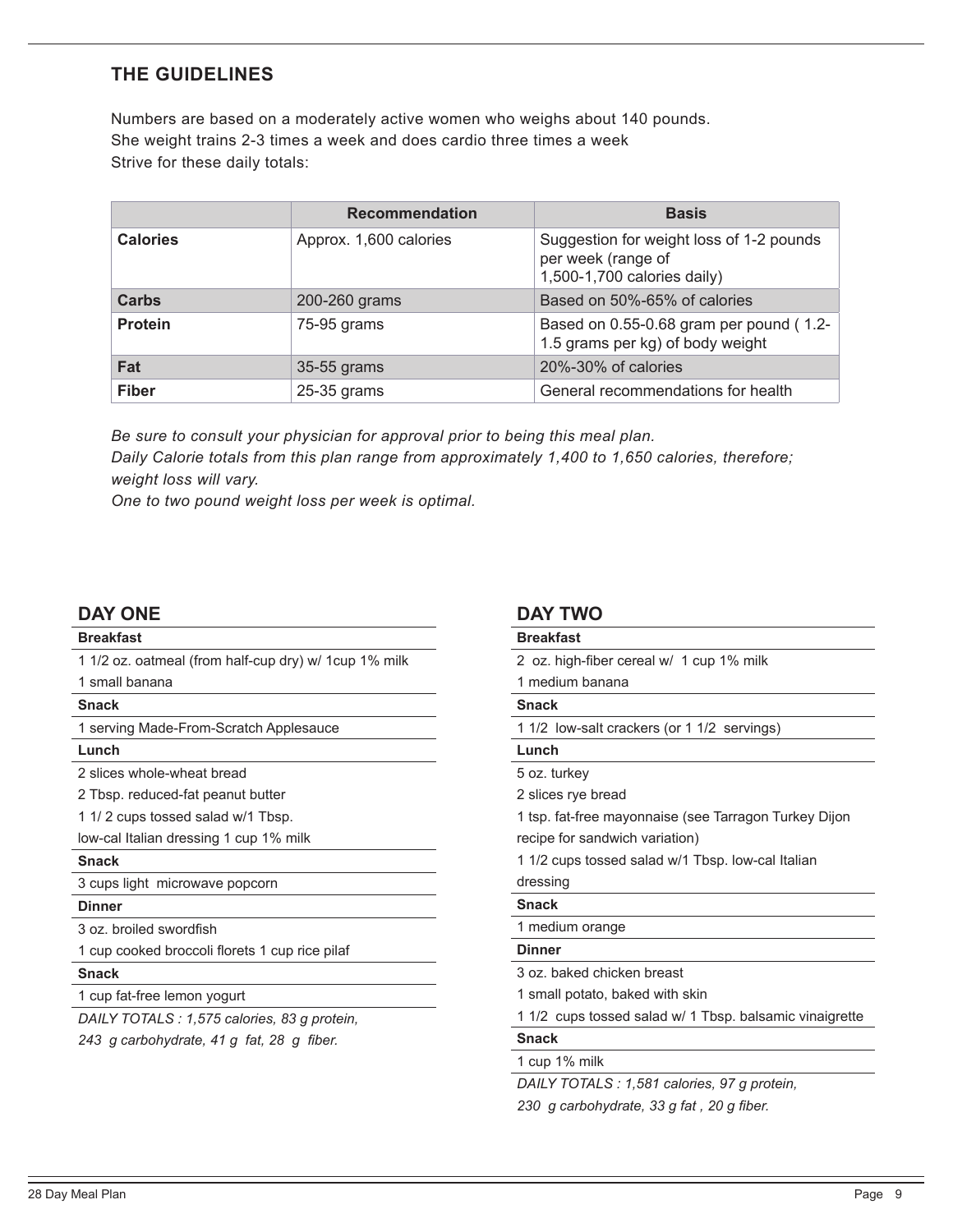# **DAY THREE**

#### **Breakfast**

1 1/ 2 oz. high-fber cereal w/ 1 cup 1% milk

1 cup blueberries

#### **Snack**

1 medium apple

#### **Lunch**

Speedy Black-Bean Burrito (see recipe)

1 1/ 2 cups tossed salad w/ 2 Tbsp.

reduced -fat dressing 1 cup 1% milk

#### **Snack**

1 cup low-fat fruit yogurt

#### **Dinner**

3 oz. ground turkey breast patty, grilled 1 medium whole-wheat roll

3 oz. baked French fries

#### **Snack**

1 granola bar

*DAILY TOTALS : 1,535 calories, 74 g protein, 222 g carbohydrate, 43 g fat, 22 g fber.*

#### **DAY FIVE**

#### **Breakfast**

1 small or 1/ 2 large whole-wheat bagel

1 tsp. fruit preserves or jam

1/ 2 cup fresh fruit cup 1 cup 1% milk

1 cup !% milk

**Snack**

1/ 2 small cantaloupe

# **Lunch**

2 oz. tuna canned in water, drained

2 slices seven-or nine-grain bread

1 tsp . fat-free mayonnaise

#### **Snack**

1 oz. high-fiber cereal

#### **Dinner**

1 slice light vegetable quiche (frozen entree)

1 1/ 2 cups tossed salad

1 Tbsp . low-call Italian dressing

#### **Snack**

1 cup low-fat raspberry yogurt

*DAILY TOTALS : 1,492 calories, 65 g protein,*

*207 g carbohydrate, 44 g fat, 20 g fber.*

# **DAY FOUR**

#### **Breakfast**

1 1/ 4 oz. high-fber cereal w/ 1 cup 1% milk

#### 8 oz. grapefruit juice

#### **Snack**

3 medium prunes or other dried fruit

#### **Lunch**

2 slices multi-grain bread

2 1/ 2 Tbsp . reduced-fat peanut butter 1 cup 1% milk

#### **Snack**

15 animal crackers

#### **Dinner**

2 small slices thin-crust pizza with light cheese

1 1/ 2 cups tossed salad w/1 Tbsp . low-fat creamy Italian dressing

#### **Snack**

1 cup low-fat peach yogurt

*DAILY TOTALS : 1,549 calories, 63 g protein, 228 g carbohydrate, 47 g fat , 29 g fber.*

# **DAY SIX**

# **Breakfast**

- 1 Low-fat Carrot Muffin (see recipe)
- 1 cup l of milk
- 1 large peach

#### **Snack**

1 cup strawberries

#### **Lunch**

1 1/ 2 cups chef's salad (with 3 oz. lean poultry or meat

and 1 oz. grated low-fat cheese)

- 1 Tbsp. reduced-fat dressing
- 1 small (4-inch-round) whole-wheat pita

#### **Snack**

3 cups light microwave popcorn

#### **Dinner**

3 oz broiled scallops

1/ 2 cup couscous

1 cup cooked asparagus

#### **Snack**

1 cup low-fat fruit yogurt

*DAILY TOTALS : 1,589 calories, 95 g protein,*

*236 g carbohydrate,36 g fat , 23 g fber.*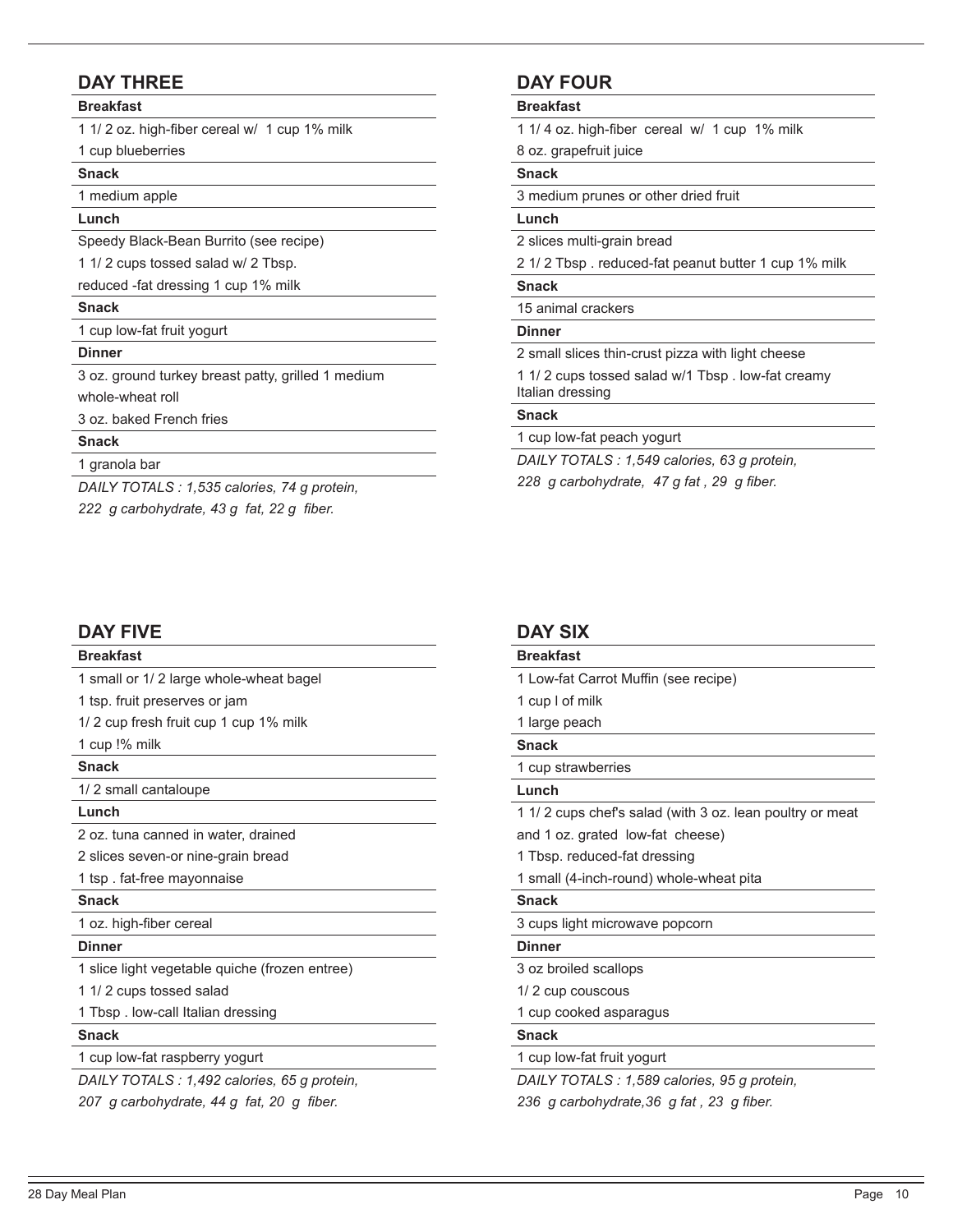# **DAY SEVEN**

#### **Breakfast**

1 1/2 oz. oatmeal (from half-cup dry)

1 cup 1% milk

1 medium banana

# **Snack**

1 1/2 oz. low-fat onion-favored crackers

#### **Lunch**

2 oz. low-fat cheese

1/2 cup baby carrots

4 half-stalks celery

1 high-fiber English muffin

1 cup low-fat pineapple-favored cottage cheese

#### **Snack**

1 cup low-fat mixed-fruit yogurt

#### **Dinner**

1 small vegetable egg roll

1 cup vegetable lo mien

1/2 cup stir-fry vegetables (prepared with minimum oil)

#### **Snack**

1 oz Cheerios or other high-fber cereal

*DAILY TOTALS : 1,684 calories, 73 g protein,*

*285 g carbohydrate, 35 g fat, 26 g fber.*

#### **DAY NINE**

#### **Breakfast**

| 1/2 high-fiber English muffin |  |  |  |
|-------------------------------|--|--|--|
|                               |  |  |  |

1 Tbsp. reduce-fat peanut butter

1 cup 1% milk

4 oz. fresh orange juice

#### **Snack**

8 cinnamon graham crackers

**Lunch**

1 1/2 cups Greek salad with 1 oz feta cheese

1 Tbsp. low-fat creamy Italian dressing

1 6-inch whole-wheat pita

1 cup 1 % milk

#### **Snack**

4 Tbsp. seedless raisins

#### **Dinner**

3 oz. chicken breast, simmered in 4 oz. tomato sauce

with green peppers, onions and mushrooms

1 1/2 cups tossed salad w/ 1 Tbsp. low-fat French dressing

#### **Snack**

1 cup low-fat raspberry yogurt

*DAILY TOTALS : 1,599 calories, 75 g protein, 218 g carbohydrate, 50 g fat, 20 g fber.*

# **DAY EIGHT**

#### **Breakfast**

2 oz. high-fber cereal w/ 1 cup 1% milk

# 1/2 large banana

1 cup low-fat fruit yogurt

# **Snack**

1 medium orange

# **Lunch**

1 cup vegetarian lentil soup (canned)

1 whole-wheat dinner roll

1 1/2 cups tossed salad w/1 Tbsp. low-cal Italian

#### dressing 1 cup 1% milk

**Snack**

3 Dutch pretzels

# **Dinner**

1 serving low-fat vegetarian lasagna (frozen entree)

1 1/2 cups tossed salad w/1 Tbsp. low-cal

Italian dressing **Snack**

1 cup low-fat peach yogurt

*DAILY TOTALS : 1,558 calories, 66 g protein,*

*239 g carbohydrate, 30 g fat , 36 g fber.*

# **DAY TEN**

#### **Breakfast**

1 1/2 oz. high-fber cereal w/1 cup 1% milk

# 1 medium pear

**Snack**

1 cup diced pineapple

#### **Lunch**

1/2 cup hummus (garbanzo bean spread)

1 9-inch flour tortilla

1/4 cup cooked eggplant 1/4 cup cooked zucchini

1/4 cup cooked summer squash 1 cup 1% milk

#### **Snack**

1 granola bar

#### **Dinner**

1 cup cooked linguini pasta

4 oz. broiled shrimp, topped with lemon and pepper

1 cup cooked broccoli florets

#### **Snack**

1/2 cup light chocolate pudding made with 1% milk

*DAILY TOTALS : 1,437 calories, 75 g protein,*

*251 g carbohydrate, 36 g fat , 25 g fber.*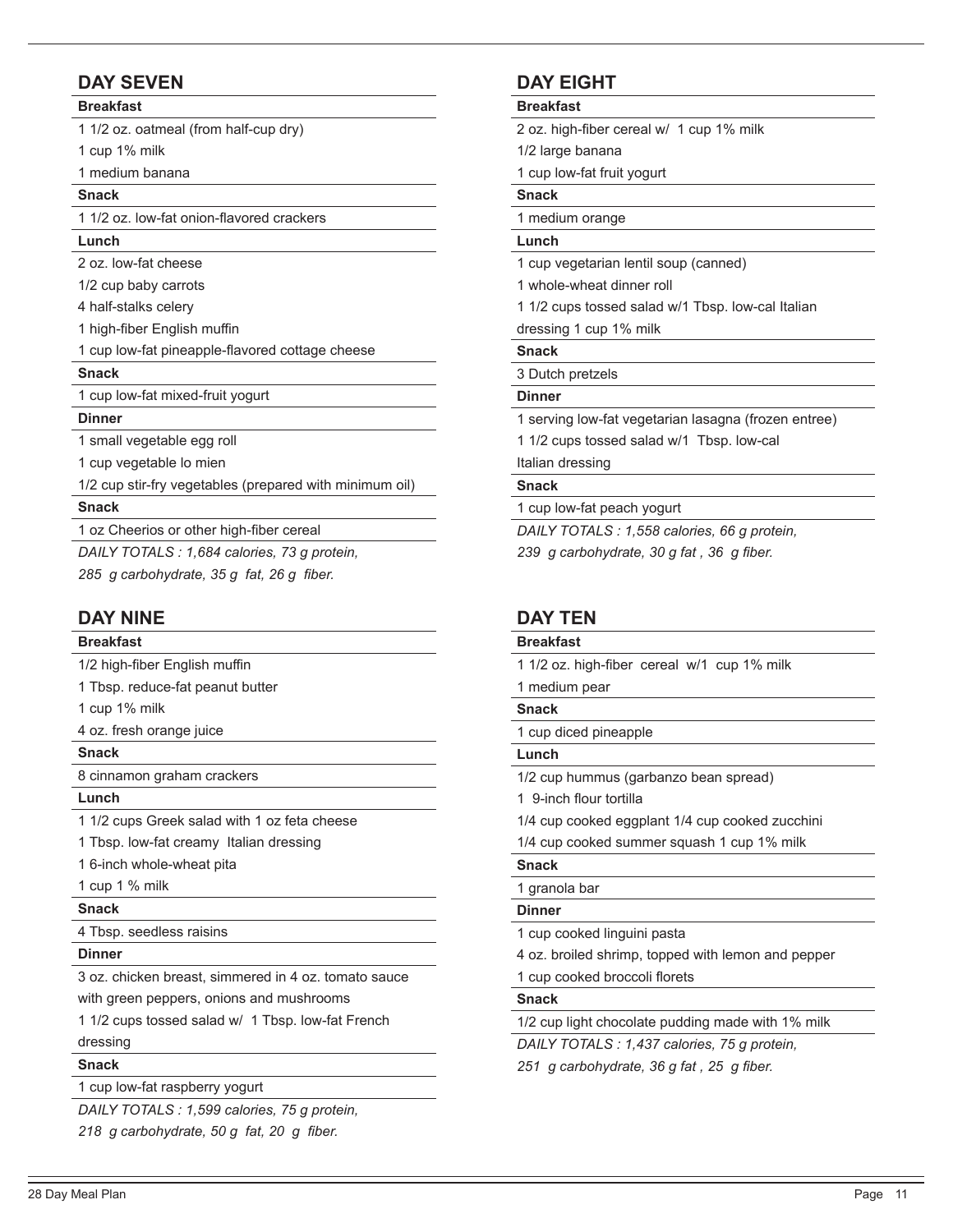# **DAY ELEVEN**

#### **Breakfast**

1 1/2 oz. oatmeal w/1 cup 1% milk

2 Tbsp . seedless raisins

#### **Snack**

1 medium peach and 1/2 cup raspberries

# **Lunch**

2 oz. tuna, canned in water, drained

2 slices whole-wheat bread

1 tsp. fat-free mayonnaise

1 cup baby carrots

3/4 cup low-fat cottage cheese

#### 1 cup 1% milk

#### **Snack**

1 cup low-fat fruit yogurt

#### **Dinner**

3 oz. pork loin chop

1 cup long-grain brown rice

1 1/2 cups tossed salad w/ 1Tbsp. low-cal

#### Italian dressing

#### **Snack**

1/2 oz baked tortilla chips

*DAILY TOTALS : 1,630 calories, 90 g protein, 228 g carbohydrate, 47 g fat, 26 g fber.*

#### **DAY THIRTEEN**

#### **Breakfast**

| 1 large egg, scramble |                                      |
|-----------------------|--------------------------------------|
|                       | 1/2 high-fiber raisin English muffin |

1 cup 1% milk

4 oz. fresh orange juice

#### **Snack**

8 medium dried apricots

**Lunch**

2 slices low-fat deli turkey breast

2 slices pumpernickel bread

1 tsp . mustard

1 1 /2 cups tossed salad w/ 1 Tbsp. Dijon vinaigrette

#### **Snack**

1 cup low-fat lemon yogurt

**Dinner**

3 oz. broiled swordfsh

1 medium potato, baked with skin

1 cup cooked peas

1 cup 1% milk

#### **Snack**

1 medium low-fat oatmeal cookie

*DAILY TOTALS : 1,457 calories, 82 g protein, 202 g carbohydrate, 36 g fat, 25 g fber.*

# **DAY TWELVE**

#### **Breakfast**

2 medium whole-wheat pancakes w/ 2 Tbsp. light syrup

1 cup strawberries

1 cup 1% milk

# **Snack**

1 medium banana

# **Lunch**

1cup chunky vegetable soup (canned)

2 slices whole-wheat bread

2 Tbsp. reduced-fat peanut butter

#### 1 cup 1% milk

**Snack**

1 oz. high-fiber cereal

#### **Dinner**

1 chicken wrap with beans (9-inch four tortilla,

2 oz. cooked chicken, 1/2 cup black beans)

1 1/2 cups tossed salad, added to wrap 1 Tbsp. low-fat

French dressing

#### **Snack**

1 cup low-fat cherry yogurt

*DAILY TOTALS : 1,558 calories, 70 g protein,*

*257 g carbohydrate, 43 g fat , 24 g fber.*

# **DAY FOURTEEN**

#### **Breakfast**

1 1/2 oz Fruit & cereal w/ 1 cup 1% milk

#### 1/2 large banana

#### **Snack**

1 cup low-fat blueberry yogurt

#### **Lunch**

2slices whole-wheat bread

2 slices low-fat American cheese

- 1 tsp. mustard
- 1 cup baby carrots

1 cup 1% milk

#### **Snack**

3 cups light microwave popcorn

#### **Dinner**

3 oz. 90% lean ground beef party, grilled, served on 1/2

hamburger bun

3 oz baked French fries

1 1/2 cups tossed salad w/ 1 Tsp. low-cal Italian dressing

#### **Snack**

1 cup blueberries

*DAILY TOTALS : 1,633 calories, 84 g protein,*

*250 g carbohydrate, 47 g fat , 24 g fber.*

# *REPEAT DIET TO COMPLETE 28 DAYS*